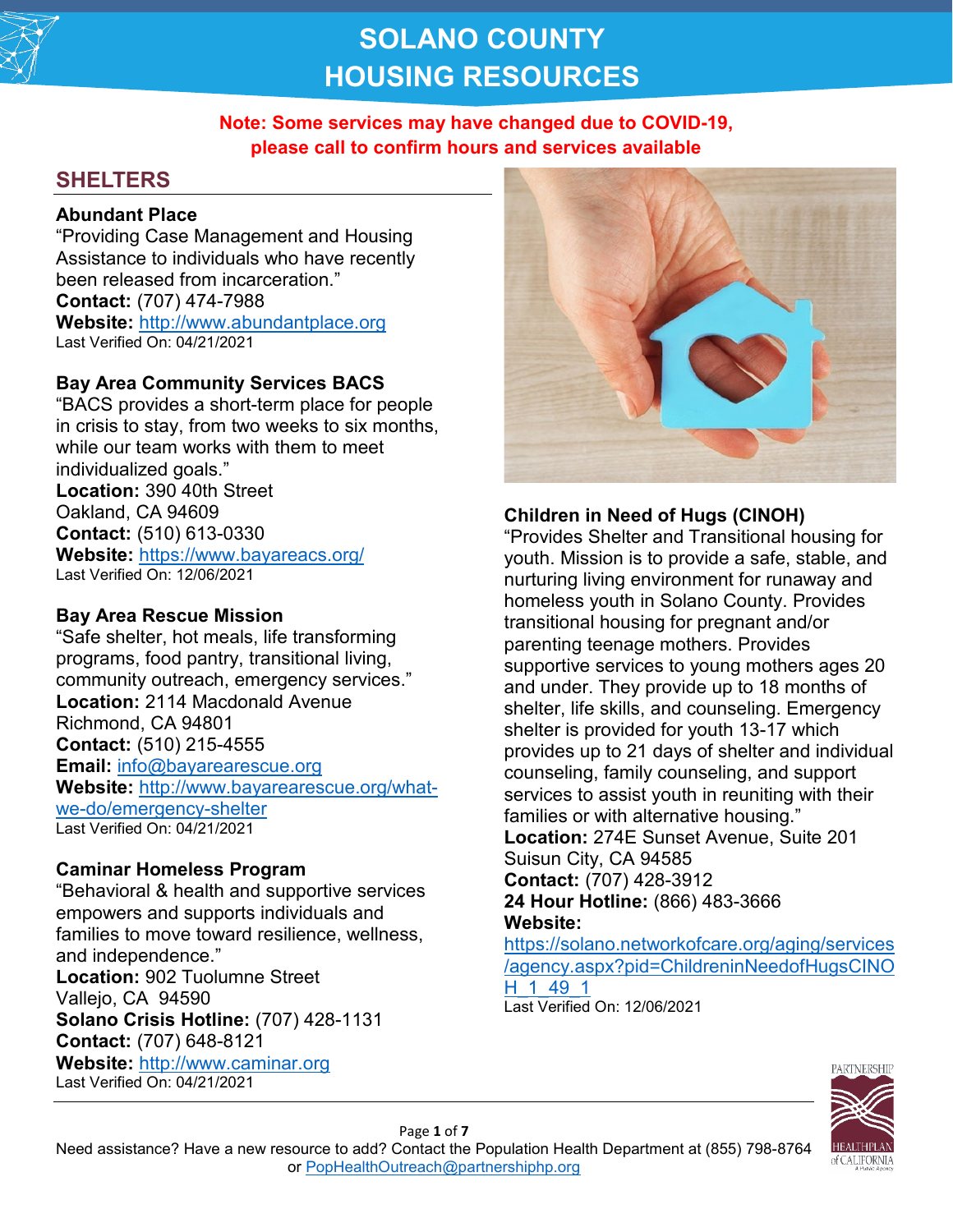

**Note: Some services may have changed due to COVID-19, please call to confirm hours and services available**

# **SHELTERS, Continued**

### **Christian Help Center**

"Provides food and shelter to those who are homeless and in need of care with compassion, dignity and respect." **Location:** 2166 Sacramento Street Vallejo, CA 94590 **Contact:** (707) 553-8192 **Email:** [contactus@christainhelpcenter.org](mailto:contactus@christainhelpcenter.org) **Website:** [http://www.christianhelpcenter.org](http://www.christianhelpcenter.org/) Last Verified On: 04/212021

# **City Livin' Center**

"The City Livin' Center is a faith-based, but not faith required, affordable facility with a minimum of a year stay (12 month) where lives change! We provide hope and help for those struggling with substance abuse, depression, anger, control, past physical and sexual abuse, and other life-controlling issues."

**Location:** 743 E Tabor Ave Fairfield, CA 94533 **Contact:** (707) 426-2172 **Website:**

[http://citychurchfairfield.com/ministries/city](http://citychurchfairfield.com/ministries/city-livin-center/)[livin-center/](http://citychurchfairfield.com/ministries/city-livin-center/) Last Verified On: 12/06/2021

# **Community Action North Bay**

"Our programs are designed to assist sheltered and unsheltered homeless people by providing the housing and or services needed to help individuals move into transitional and permanent housing with the goal of long term stability."

**Location:** 416 Union Avenue, Fairfield, CA 94533

**Contact:** (707) 427-1148

**Website:** <https://www.canbsolano.org/> Last Verified On: 12/06/2021

## **Harvest House**

"Transitional Residence provides a safe and caring place for women and women with their children to live."

**Contact:** (800) 557-7358

**Website:** [http://www.harvestresidence.com](http://www.harvestresidence.com/) Last Verified On: 04/15/2021

# **Mission Samoa**

"Our programs are designed for men (18 to 60) who are returning home from incarceration and who are committed to the process of change for the betterment of themselves, their families and their communities. Our purpose is to provide an avenue for Re-entry whereby Recidivism is not an option." **Location:** 1200 Western St, Suite B Fairfield, CA 94533 **Contact:** (707) 399-9209 **Website:** [http://www.caminar.org](http://www.caminar.org/) Last Verified On: 12/06/2021

# **Nalls Foundation**

"Nalls Foundation's mission is to provide a caring, supportive and therapeutic environment to prepare young people in transitioning to independent housing and connecting with their families and communities." **Location:** 1261 Travis Boulevard Fairfield, CA 94533 **Contact:** (415) 505-6427 **Website:** <https://www.nallsfoundation.org/> Last Verified On: 12/06/2021

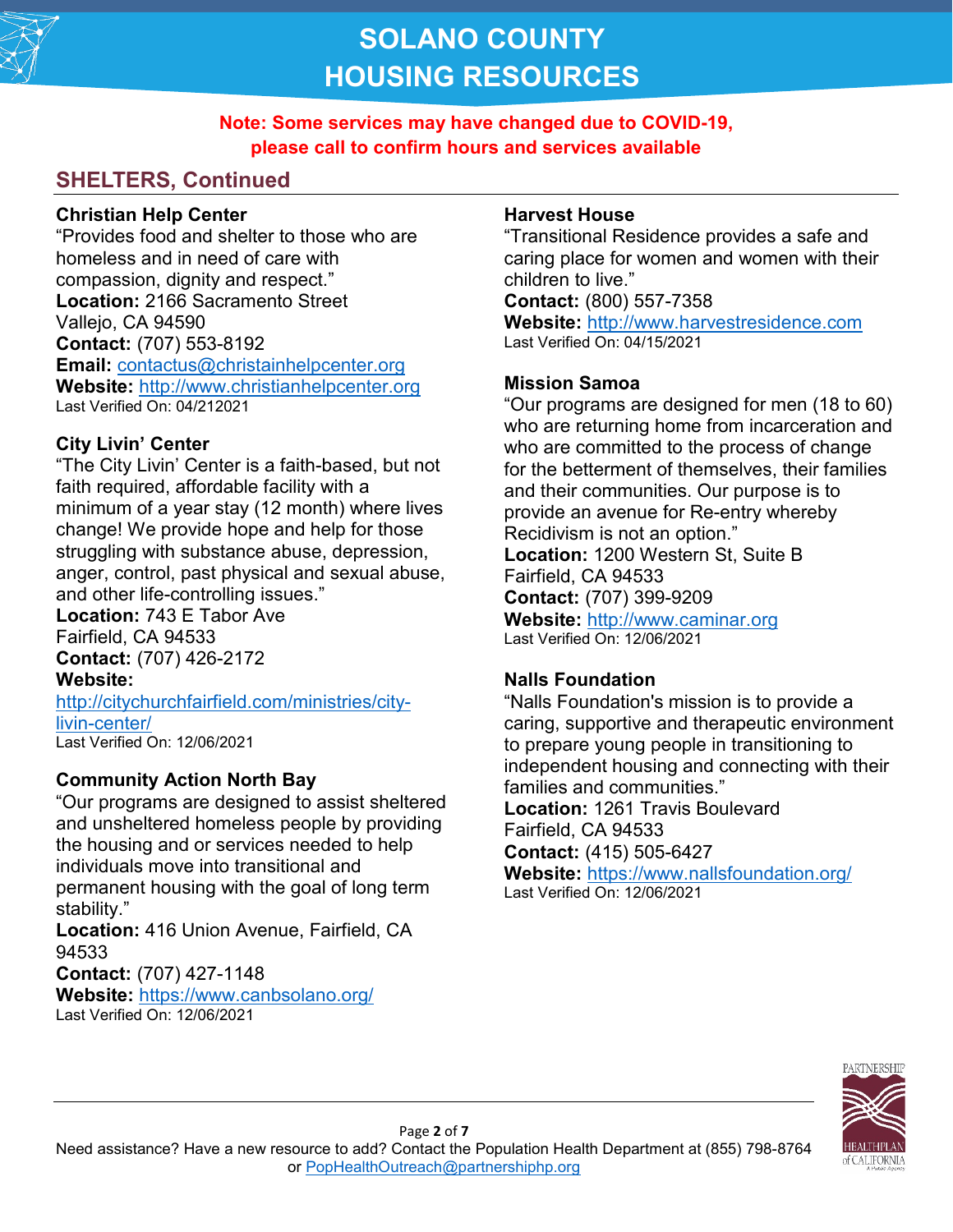

## **Note: Some services may have changed due to COVID-19, please call to confirm hours and services available**

# **SHELTERS, Continued**

### **Opportunity House**

"Provides a safe environment and effective programming to help single women, single parents, and families with children break the cycle of homelessness." **Location:** 267 Bennett Hill Court Vacaville, CA 95688 **Contact:** (707) 447-1988 **Website:** [http://www.opportunityhouse.us](http://www.opportunityhouse.us/) Last Verified On: 04/21/2021

### **Princess Traditional House (women)**

**Location:** 48 Terry Court Suisun City, CA 94585 **Contact:** (707) 207-5148 Last Verified On: 04/21/2021

### **Resource Connect Solano**

"Nalls Foundation's mission is to provide a caring, supportive and therapeutic environment to prepare young people in transitioning to independent housing and connecting with their families and communities." **Location:** 1261 Travis Boulevard Fairfield, CA 94533

**Contact:** (707) 652-7311 **Website:**

<https://www.resourceconnectsolano.org/> Last Verified On: 12/06/2021

## **Press Incorporated**

"Transitional housing placement program." **Location:** 1652 Texas Street Fairfield, CA 94533 **Contact:** (707) 712-2905 **Website:** [https://solano.networkofcare.org/veterans/servi](https://solano.networkofcare.org/veterans/services/agency.aspx?pid=PressIncorporated_1_49_1)

[ces/agency.aspx?pid=PressIncorporated\\_1\\_49](https://solano.networkofcare.org/veterans/services/agency.aspx?pid=PressIncorporated_1_49_1)  $\overline{\phantom{0}1}$ 

Last Verified On: 12/06/2021

### **Vallejo Together Transitional Shelter**

"Vallejo Together pays for homeless residents to stay in motels when funding permits. We also transport homeless residents to transitional shelter for the City. Members of the Vallejo Homeless Roundtable are in communication with companies and agencies regarding the creation of individual transitional shelters and potential outdoor sites for our residents."

**Contact:** (707) 205-7476 **Website:**

[https://www.vallejotogethercommunity.org/prog](https://www.vallejotogethercommunity.org/programs) [rams](https://www.vallejotogethercommunity.org/programs)

Last Verified On: 12/06/2021

# **CAIFORNIA HOME INSURANCE PLAN**

**California Fair Property Insurance Plan Location:** 3435 Wilshire Blvd. Suite 1200 Los Angeles, CA 90010 **Contact:** (800) 252-0089 **Email:**  <https://www.cfpnet.com/index.php/contact-us/>

Last Verified On: 04/21/2021

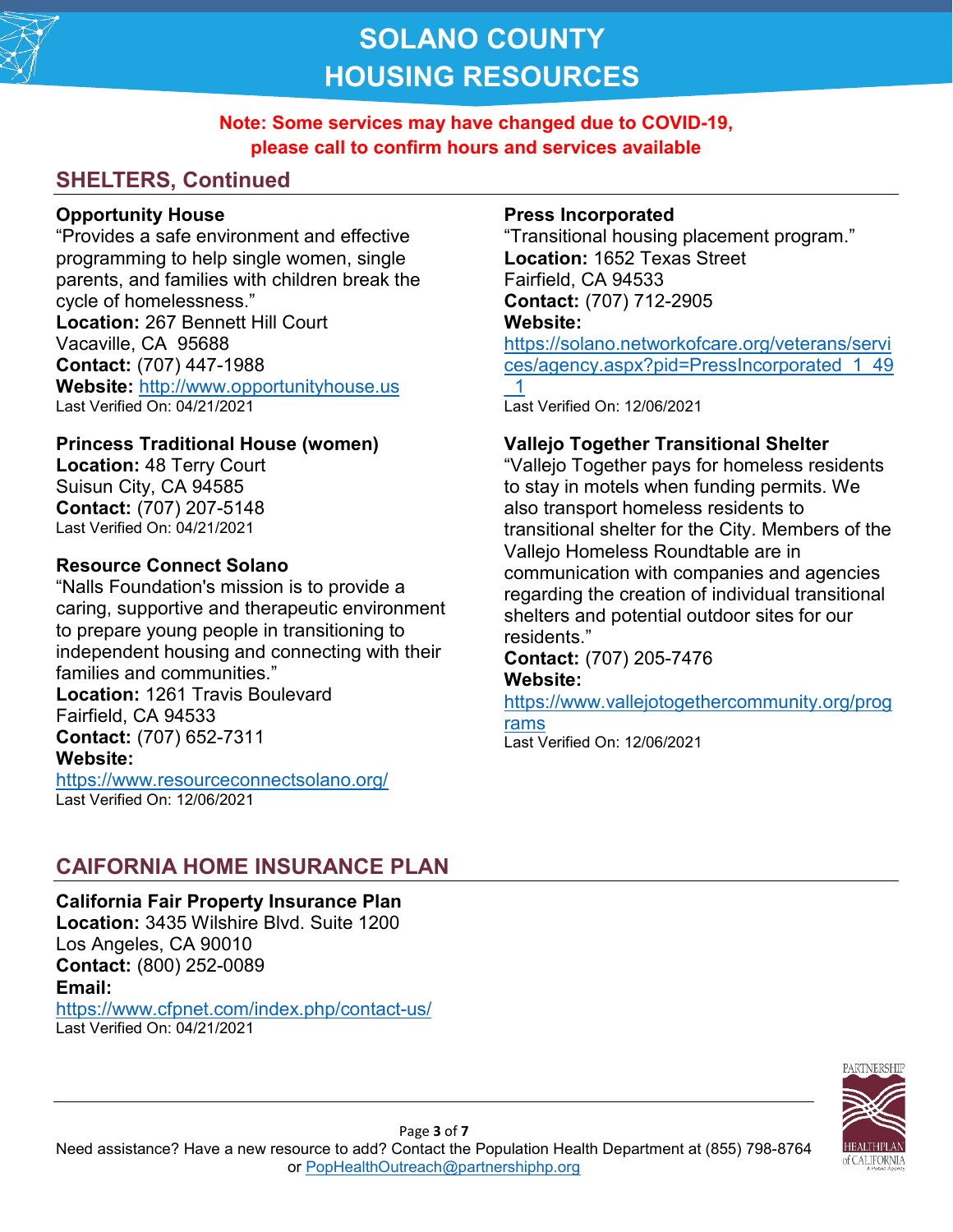

## **Note: Some services may have changed due to COVID-19, please call to confirm hours and services available**

# **COORDINATED ENTRY SYSTEM**

### **Resource Connect Solano (RCS)**

"Are you homeless or at-risk of becoming homeless? Resource Connect Solano (RCS) can help. Call or email to learn how RCS can help you navigate your housing crisis." **Contact:** (707) 652-7311 **Email:** [RCS@caminar.org](mailto:RCS@caminar.org) **Website:**  <https://www.resourceconnectsolano.org/> Last Verified On: 04/21/2021

**CAMINAR Fairfield Location:** 1234 Empire Street Fairfield, CA 94533 Last Verified On: 04/21/2021

# **HOME INSURANCE PLANT**

### **CAMINAR Vallejo**

**Location:** 908 Tuolumne Street Vallejo, CA 94590 Last Verified On: 04/21/2021

#### **Christina Help Center**

**Location:** 1055 Azuar Drive Vallejo, CA 94592 Last Verified On: 04/21/2021

### **Church of the Epiphany**

Location: 300 West Street Vacaville, CA 95688 Last Verified On: 04/21/2021

### **California Fair Property Insurance Plan**

**Location:** 725 S Figueroa Street, Suite 3900 Los Angeles, CA 90017 **Contact:** (800) 252-0089 **Email:**  <https://www.cfpnet.com/index.php/contact-us/> Last Verified On: 04/21/2021

# **HOMELESS SUPPORT SERVICES**

### **Accessible Resources for the Community's Homeless (ARCH)**

"ARCH Team provides services in the community to those whom are homeless or at immediate risk to become homeless, access to Mental Health Services, potential housing. Substance Abuse Services, applications to Cal FRESH and Medi-CAL." **Contact:** (707) 580-5864 **Contact:** (707) 631-2186 (Youth up to 24 years old.) Last Verified On: 12/06/2021

### **Miracle Messages**

"Miracle Messages provides reunion services for individuals experiencing homelessness. A person isolated by homelessness records a short message to a loved one, often with the help of a local referral partner, using our hotline, mobile app, or online or paper form." **Hotline:** 1-800-MISS-YOU **Website:** 

<https://www.miraclemessages.org/refer> Last Verified On: 04/16/2021



Page **4** of **7** Need assistance? Have a new resource to add? Contact the Population Health Department at (855) 798-8764 or [PopHealthOutreach@partnershiphp.org](mailto:PopHealthOutreach@partnershiphp.org)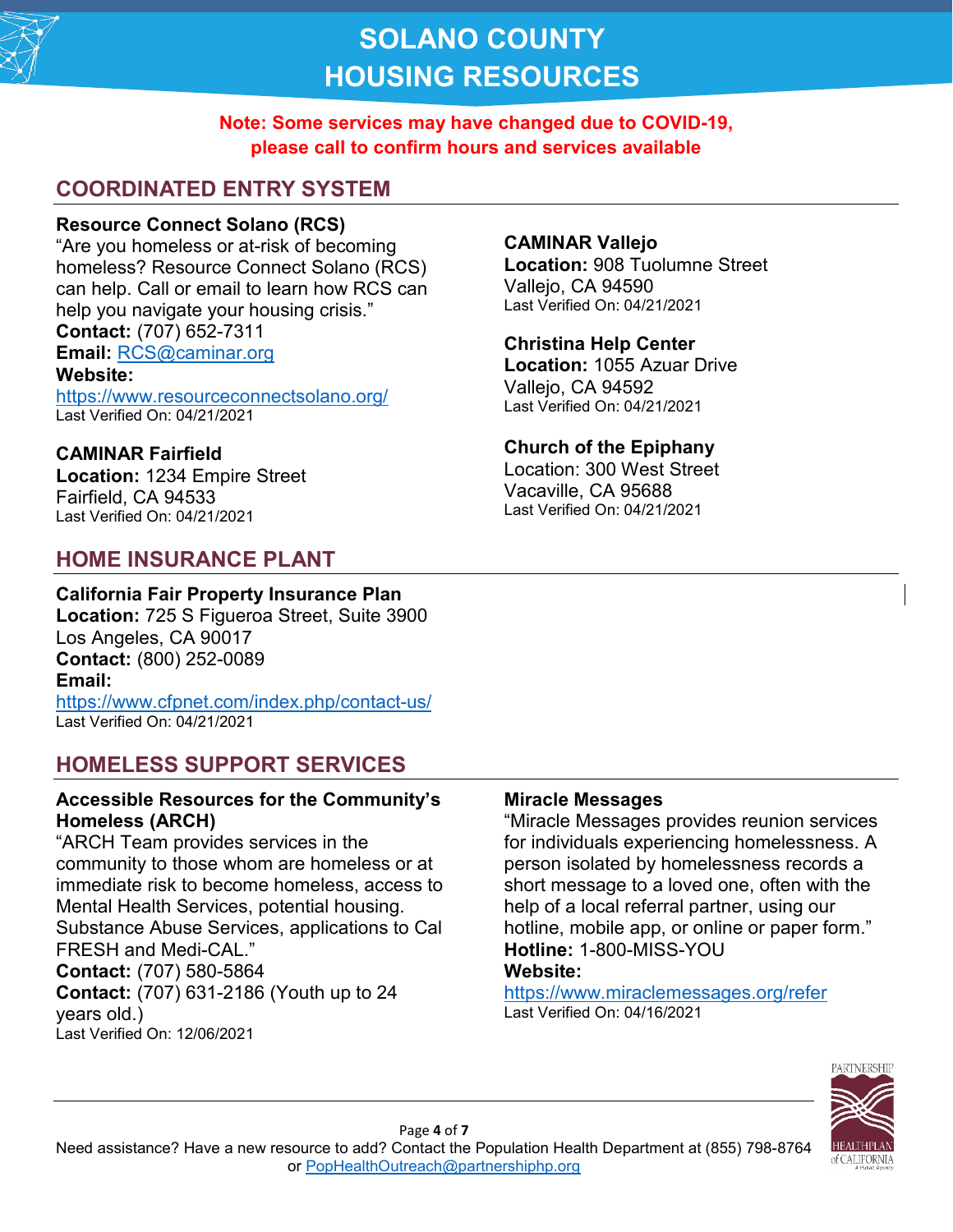

### **Note: Some services may have changed due to COVID-19, please call to confirm hours and services available**

# **HOMELESS SUPPORT SERVICES**

#### **Miracle Messages – Buddy System**

"A phone-based buddy system for out unhoused neighbors… Matches unhoused neighbors with committed volunteers for weekly phone calls and texts to check-in and say hello." **Hotline:** 1-800-MISS-YOU **Website:**  <https://www.miraclemessages.org/friends>

Last Verified On: 04/16/2021

# **HOUSING RESOURCES**

#### **Rent Assistance**

"Find rental assistance programs" **Website:** <https://www.rentassistance.us/> Last Verified On: 04/16/2021

# **PERMANENT SUPPORTIVE HOUSING**

### **Community Action North Bay**

#### **Vallejo Together**

"Resource Navigation, Laundry Program, Mobile Showers, Mail Program, Meal Program, Trash Program, Transitional Shelter.." **Contact:** (707) 205-7476 **Website:**

[https://www.vallejotogethercommunity.org/prog](https://www.vallejotogethercommunity.org/programs)

[rams](https://www.vallejotogethercommunity.org/programs)

Last Verified On: 12/06/2021

#### **Tenant and Landlord Resources**

"Protection Guidelines, Forms, Resources" **Website:** <https://landlordtenant.dre.ca.gov/> Last Verified On: 04/16/2021

"Providing housing and safety net services to assist those-in-need in living healthy and productive lives. We serve veterans, the physically and mentally disabled, seniors, and other vulnerable persons living in Solano County who are socially and economically at risk." **Location:** 416 Union Avenue Fairfield, CA 94533 **Contact:** (707) 427-1148 **Email:** [info@canbinc.org](mailto:info@canbinc.org) **Website:** <http://canbinc.org/> Last Verified On: 04/15/2021

## **RENT ASSISTANCE**

#### **Benicia Community Action Council, food**  "The Benicia CAC provide rental assistance to those who qualify" **Location:** 480 Military East Benicia, CA 94510 **Contact:** (707) 745-0900 **Website:** <http://www.bencac.com/> Last Verified On: 04/15/2021

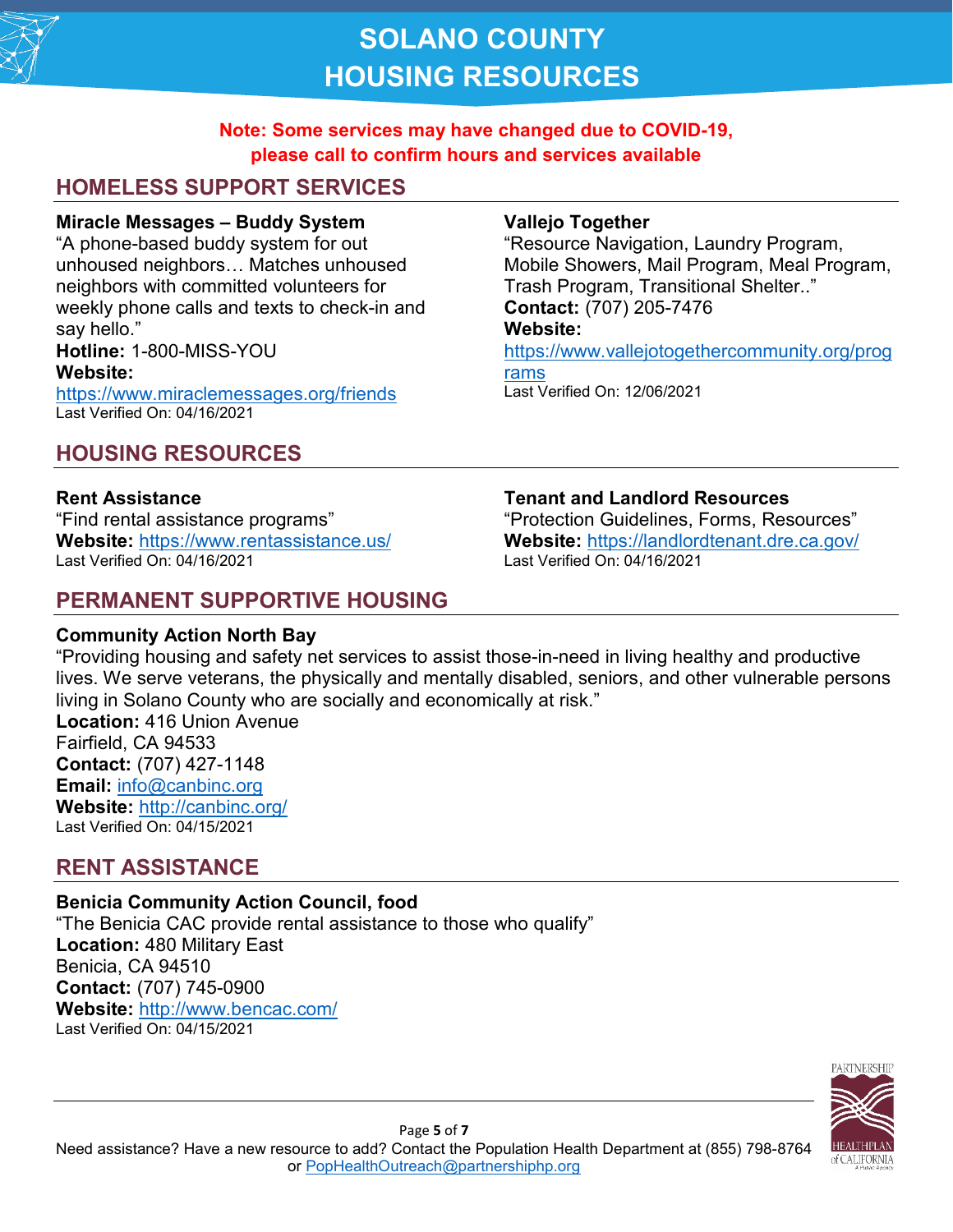

### **Note: Some services may have changed due to COVID-19, please call to confirm hours and services available**

# **RENT ASSISTANCE, Continued**

## **Catholic Social Services of Solano County**

"One time assistance only for rental or move-in deposit cost. Available to families with minor children 17 years and younger, senior citizens (55 or older), or permanently disabled."" **Location:** 125 Corporate Place, Suite A Vallejo, CA 94590 **Contact:** (707) 644-8909 x404 **Email:** [donna@csssolano.org](mailto:donna@csssolano.org) or [cyndi@csssolano.org](mailto:cyndi@csssolano.org)

### **Website:**

<https://www.ccyoso.org/rentalassistance> Last Verified On: 04/15/2021

### **Rent Assistance**

"Find rental assistance programs" **Website:** <https://www.rentassistance.us/> Last Verified On: 11/16/2020

### **Tenant and Landlord Resources**

"Protection Guidelines, Forms, Resources" **Website:** <https://landlordtenant.dre.ca.gov/> Last Verified On: 04/15/2021

# **INTERVENTION TEAM**

### **Community Action North Bay (CANB)**

"We serve veterans, the physically and mentally disabled, seniors, and other vulnerable persons living in Solano County who are socially and economically at risk." **Contact:** 416 Union Avenue Fairfield, CA 94533 **Phone:** (707) 427-1148 **Email:** [info@canbinc.org](mailto:info@canbinc.org) **Website:** <http://canbinc.org/> Last Verified On: 04/15/2021

### **Government-Sponsored Financial Aid**

"COVID-19 has increased the economic burden for families and individuals across California. Which is why we are urging income eligible households to get the support they deserve".

**Text: "RENT" to 211-2111**

Last Verified On: 05/26/2021

#### **United Way- Covid-19 Tenant Relief Information**

"Are you eligible for rental assistance? We can help you screen for eligibility and provide avenues for you to access rent relief." **TEXT:** "RENTSOS" to 211-211

### **Website:**

[https://www.unitedwaysca.org/blog/entry/implic](https://www.unitedwaysca.org/blog/entry/implications-of-the-new-statewide-eviction-moratorium) [ations-of-the-new-statewide-eviction-](https://www.unitedwaysca.org/blog/entry/implications-of-the-new-statewide-eviction-moratorium)

[moratorium](https://www.unitedwaysca.org/blog/entry/implications-of-the-new-statewide-eviction-moratorium) Last Verified On: 05/26/2021

### **Homeless Intervention Team**

"Protect health and welfare, connection to services, supportive housing, regional homeless strategy, increase affordable housing." **Contact:** (707) 249-2930

#### **Website:**

[https://www.fairfield.ca.gov/gov/depts/manager](https://www.fairfield.ca.gov/gov/depts/manager/quality_of_life/homelessness.asp) [/quality\\_of\\_life/homelessness.asp](https://www.fairfield.ca.gov/gov/depts/manager/quality_of_life/homelessness.asp) Last Verified On: 04/15/2021